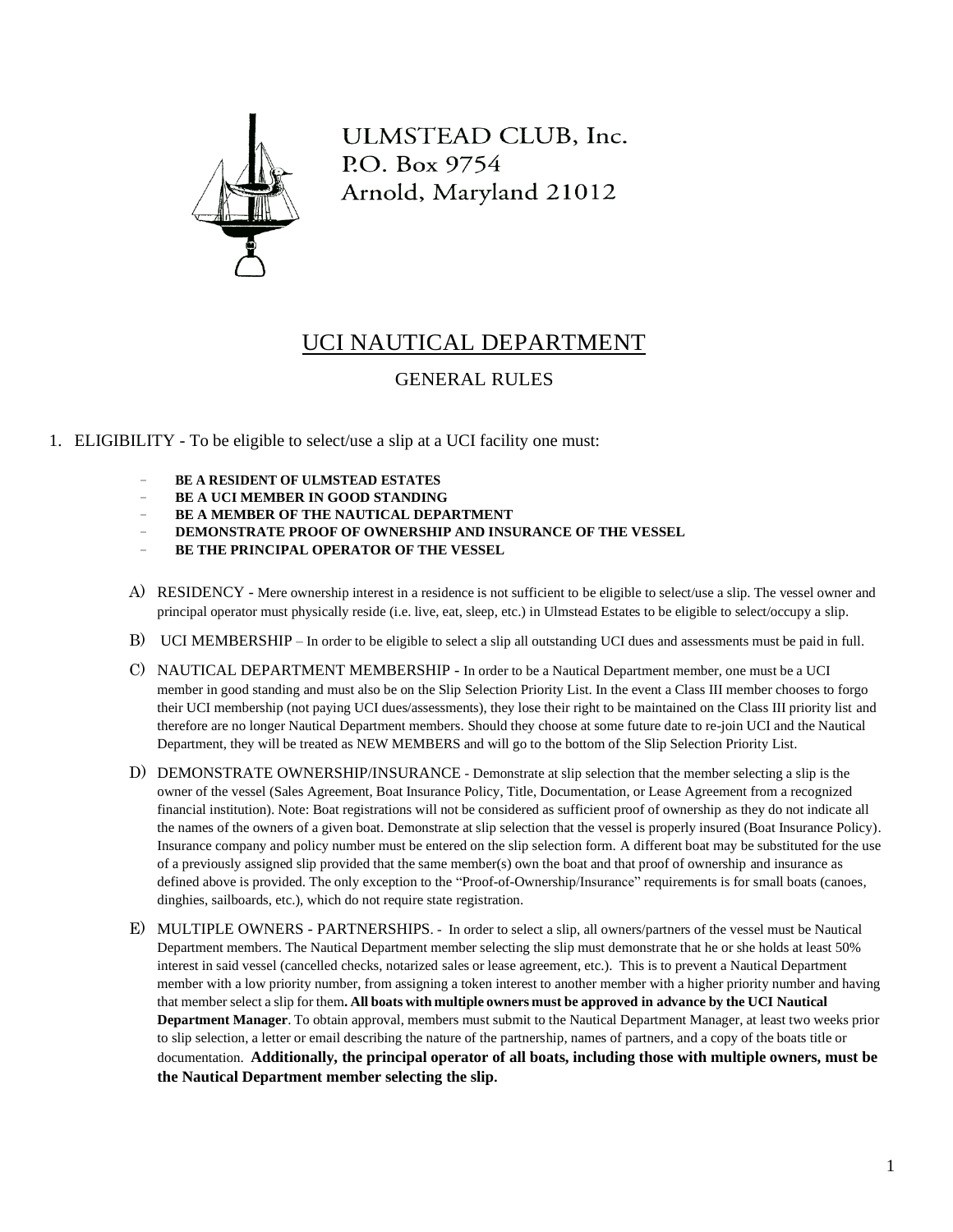- F) NEW BOATS Members who have not yet taken possession of a boat or who are planning to acquire one during the season may select a slip provided they obtain prior approval from the Nautical Department Manager. Ownership and insurance requirements for new boats are identical to those described above in paragraph d.
- G) SLIP SELECTION BY PROXY A slip selection can be made by proxy by a UCI member in good standing. The proxy must be in writing and all other slip selection requirements must be met.
- H) PAY USERS FEE All slip use fees and surcharges must be paid in full at slip selection.

## 2. SLIP USE RESTRICTIONS – Slip use is subject to the following restrictions:

- TRANSFERABILTY Slips are for the exclusive recreational use by members selecting slips. Any slip assigned at slip selection day cannot be reassigned by the selecting member to another member or non-member. The one exception to thisis: A ClassII user, whose rights are transferable, may transfer the use of his/her slip for the remainder of the season to a new owner provided the new owner meets all of the eligibility requirements to select a slip (Section 1)
- NO COMMERCIAL USE Slips are for recreational use by members only. Commercial use (Chartering) of boats is expressly prohibited by UCI Bylaws (Article V, paragraph 8f).
- DOCKAGE All vessels must be properly secured in their slip so that they do not protrude into another slip or otherwise pose a hazard to navigation in or around the marina. If a member's slip selection does cause his vessel to become a hazard to navigation the Nautical Department may require the vessel to be moved to another slip. To allow access to the inside slips, vessels moored in slips #10 & 21 at Dock 1 cannot extend past the inside of the tee pier. Any questions concerning this should be addressed to the Nautical Department before selecting a slip.
- DOCK 3 RESTRICTIONS Under the terms negotiated with the developer of the Lynch property and Mr. Garret Lynch, UCI obtained ownership of the small dock (Dock III) and sand spit located at the entrance to Forked Creek. Included in these agreements is the provision that each year Mr. Garret Lynch has first right of refusal to select either slip at this dock. Should he choose to not exercise this right, both slips will be available for selection by Nautical Department members.
- DISPLAY VALID REGISTRATION All boats occupying slips at UCI Nautical facilities must display valid State Registration stickers (Maryland, or other). Such valid registration must be displayed by June 1st of each year. Boat owners failing to display valid registration will be denied use of the nautical facilities and where applicable may be given a pro-rated refund of the slip fees. Federally documented vessels and small boats (canoes, dinghies, etc.) not requiring State Registration are exempt from this requirement
- VESSEL INSURANCE All vessels occupying slips at UCI Nautical facilities must be insured by their owner of record. Current proof of insurance must be presented to the Nautical Department Manager upon request.
- OCCUPY SLIP All slips must be occupied by the vessel identified on the slip selection form no later than June15th. Any slip not occupied is subject to reassignment to another member unless the owner requests and receives permission from the Nautical Manager to retain the slip.
- VESSEL USAGE The Nautical Department slip facilities are not to be used for the long-term storage. Accordingly, vessels using these facilities must, during the months of May through September, leave their slips under their own power and undertake a qualifying voyage. A qualifying voyage is defined as one where a vessel leaves the UCI nautical facility and completes a voyage of at least two nautical miles under its own power (either sail or power). A round trip to the Number 10 Red beacon in the Magothy River (half way to Ferry Point) may be used to satisfy the distance requirement. The UCI Nautical Department Manager, at his discretion and on a date and time mutually agreed upon by the owner member and the UCI Nautical Department Manager, may request that the capability to complete a qualifying voyage be demonstrated by the boat owner. Failure to demonstrate that ability to complete a qualifying voyage may cause the boat to be removed from the docks. In this event, the Nautical Department member is responsible for all costs (if any) associated with the removal of the boat. If possible, prior notice of such actions will be given to the member. The UCI Nautical Department Manager may require no more than one qualifying voyage each month during the period of May through September.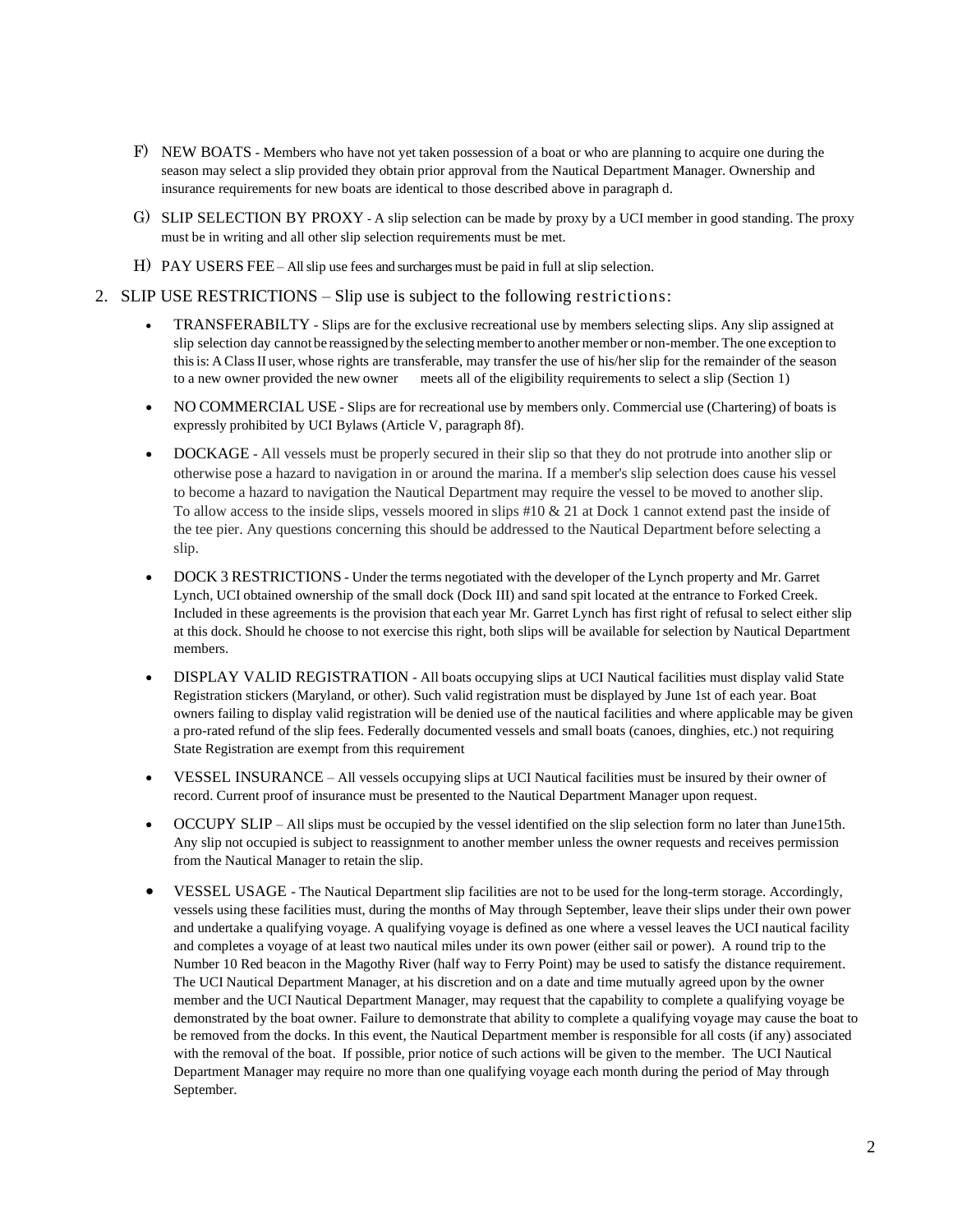- 3. SLIP WAIT/CHANGE LIST Due to the limited number of slips, it may not always be possible to accommodate all members who desire slips. In addition, as all slips are not equal in terms of location, exposure, water depth, length, width, etc., members may find that by the time their turn comes to choose a slip a more favored slip has been selected. If due to your priority number you were unable to select a slip at slip selection or prefer a slip that was not available to you at the time, a SLIP WAIT/CHANGE LIST will be available at Slip Selection for you to sign up requesting your desired slip(s). This list will be posted at Dock 2 and slip assignments will be made from the lists according to slip selection priority number.
- 4. MOORING WIRE Located across from the ice machine at Dock 2, a mooring wire provides fore and aft mooring for several shallow draft skiffs, rowboats, dinghies, etc. These moorings are selected at slip selection.
- 5. LYNCH POINT BEACH Two spaces are available on the beach for storage of small sailboats. These spaces are selected at slip selection. These two spaces may be selected together at slip selection provided both fees are paid. No rigging or other equipment may be stored outside of these spaces. Usage of these spaces cannot impede access to the beach by other UCI members.
- 6. FLOATING DOCKS Along the Dock 1 shoreline, floating dock(s) are available for out of the water storage of several small boats, canoes, dinghies or kayaks. Additionally, space is available at the ends for small boats/skiffs less than 15'. These spaces are selected at slip selection. Each space is limited to 1 small boat or 2 kayaks.
- 7. KAYAK RACKS Located on the beach at Docks 1&2, these storage racks provide small boat owners the capability to store and secure kayaks, dinghies sailboards and other small craft off of the ground. Boats using these facilities must display a current Nautical Department sticker. These stickers are valid for 1 year beginning April 1 through March 31 of the following year and may be purchased at Slip Selection. In order to enable grounds and rack maintenance and to ensure that abandoned craft do not accumulate, the Nautical Department manager may require that these small craft be removed from these storage racks by their respective owners for storage at the owner's property over the winter (December  $1<sup>st</sup>$  – April  $1<sup>st</sup>$ ).
- 8. LAUNCHING RAMP & TRAILERS Use of the launching ramp at Dock 1 is available to all UCI members. All trailers using the launching ramp are required to have a current Nautical Department sticker affixed near the front of the trailer. This will help to identify non-UCI members who may be using the ramp. These stickers are valid for 1 year beginning April 1 through March 31 of the following year and may be purchased at Slip Selection. Current slip holders will receive a Nautical Department trailer sticker without charge. When using the launching ramp for the day, please park the trailer in a position that does not obstruct use of the ramp. Signage at the Dock 1 parking lot indicates where not to park so as not to obstruct use of the ramp. Due to the limited number of parking spaces at Dock 1 overnight storage of boat trailers at this facility is not permitted. The parking lot at Dock 1 is intended for use by:
	- Dock 1 Slip Holders
	- UCI Members storing small craft at Dock 1 kayak rack
	- UCI Members using boat launching ramp. No boats/trailers may be left on dock parking lots overnight without the prior approval of the Nautical Department. It is the responsibility of the owner of the trailer to obtain such an approval from the Nautical Department Manager in advance of multi-day use of the parking lot. Accordingly, any trailer or boat and trailer left for greater than 1 day at any of the UCI marinas will be considered as "abandoned" and may be secured in place or removed of at the discretion of the Nautical Department. Any costs for the removal of trailers from dock parking lots will be the responsibility of the owner of the trailer.
- 9. OFF-SEASON STORAGE Between December 1<sup>st</sup> and March 31<sup>\*</sup> UCI marina parking lots may be used for winter storage of UCI member boats. Requests for off-season storage at the marinas must be submitted to the Nautical Department manager in writing (or email) by November 1<sup>st</sup>. The spaces will be allocated according to the Slip Selection Priority List. It may be necessary to limit or curtail winter storage when construction is planned for the parking lot, launching ramp or docks. Several rules govern the use of UCI marina parking lots for winter storage.
	- Trailer boats only
	- Parking in designated areas only
	- No service or maintenance performed on boats or trailers while stored on marina parking lots
	- Boat canvas, mooring covers or shrink wrap only. No poly tarps.
	- **All trailers must be removed by April 1**
- 10. FEES Slip fees, including floating dock spaces, mooring wire spaces, small boat (kayak, dinghy, etc.) and trailer stickers and winter storage rates will be posted in the Slip Selection packages.
- 11. ELECTRICAL SURCHARGE Heavy electrical users, such as boats connecting to 1-50 Amp or 2- 30 Amp outlets will be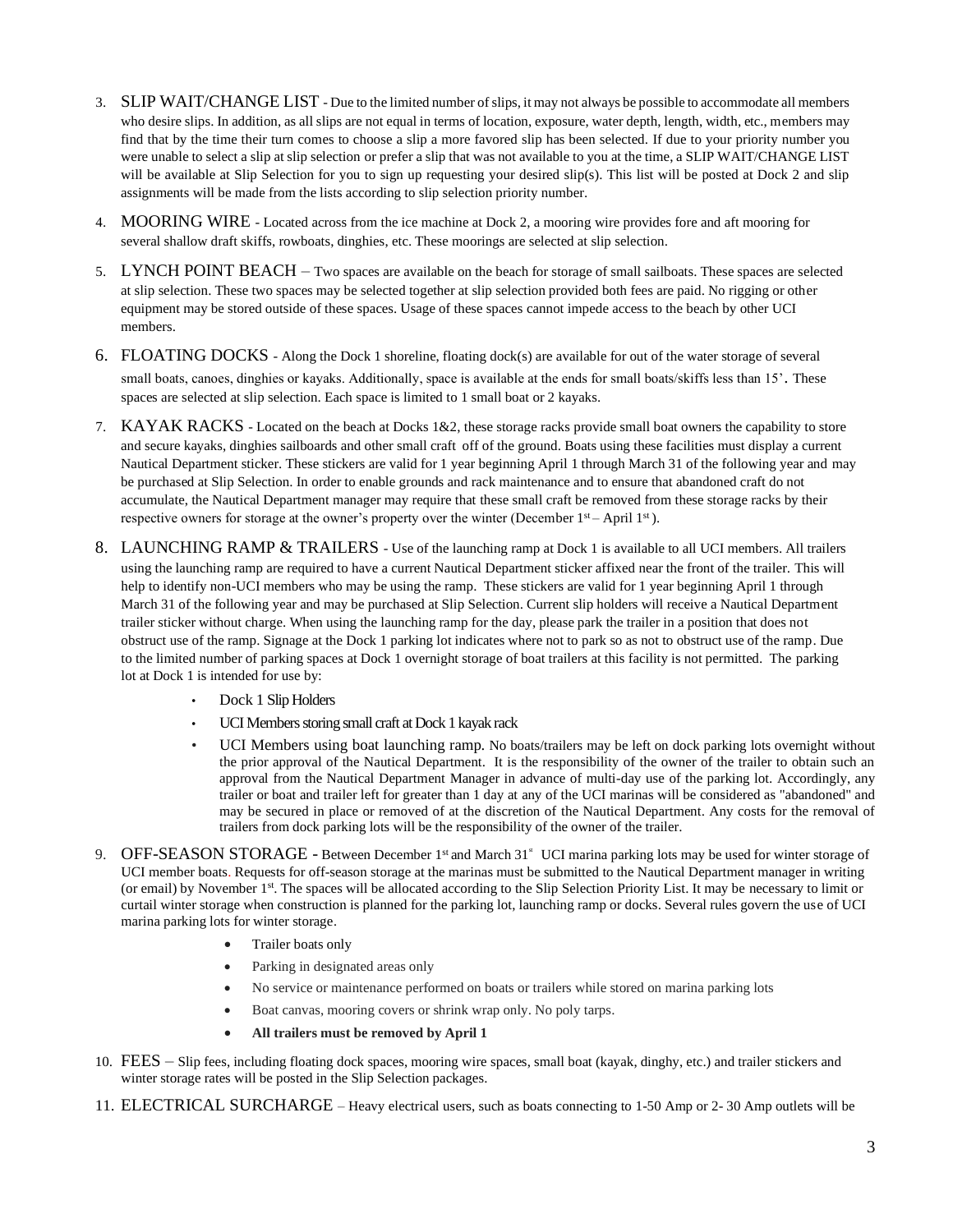charged an electrical surcharge fee. This charge is payable in full at slipselection.

- 12.TERM The annual term of the slip assignments is from April 1st through March 31st of the following year.
- 13. REFUNDS/PRO-RATED FEE Members selecting slips have the right to use the slip for one year (Article 13 TERM). If a member's circumstances change during the year (moving out of Ulmstead, health, selling vessel) results in vacating their slip a refund will be made per the schedule below. All refund requests must be in writing or email to the Nautical Department Manager. No requests will be accepted after August 1.

REFUND SCHEDULE-When slip is vacated prior to effective date the corresponding percentage of slip fees will be refunded.

| <b>Effective Date</b> | % Refund |
|-----------------------|----------|
| April 1               | 100%     |
| June 1                | 50%      |
| August 1              | 25%      |

THE PRO-RATED SLIP FEE for new residents or existing residents selecting a slip for a new boat after slip selection shall be as follows.

| Date                | % Rate |
|---------------------|--------|
| April 1-July31      | 100%   |
| August 1 - March 31 | 50%    |

- 14. CONTRACTOR WORK The insurance policies of UCI require that all service personnel or contractors working on a member's boat at the dock must carry liability and workmen's compensation insurance. A copy of which must be provided to the Nautical Department Manager. It is the UCI member's responsibility to ensure that all service personnel and contractors working on the member's boat have the required insurance.
- 15. MOORINGS UCI maintains no moorings. Anyone considering placing a mooring should ensure that the placement of the mooring and swing of the boat does not impede or obstruct access to private property, including UCI nautical facilities.
- 16. HOUSE RENTALS Class II renters assume owners Class II priority. Class III home renters go to bottom of Class III list; assuming both join UCI and the Nautical Department.
- 17. VISITING BOATS From time-to-time residents request temporary dockage for friends visiting the area. Generally, these requests will be accommodated provided that:
	- Appropriate dockage space is available,
	- The visit is for a short period 72 hours maximum,
	- The UCI member assumes total responsibility for the actions of his/her guests, and
	- All requests must be approved in advance by the Nautical Department manager. It is the responsibility of the requesting UCI member to contact the Nautical Department manager and get explicit approval for temporary dockage. One-way communications such as email or voice mails do not constitute approval in advance.
- 18. DOCK EMERGENCIES & REPAIRS To ensure member safety, during periods of extreme high tide (water above dockelectrical outlets under water), or in the event of a hazardous problem with the electrical system, electrical service will be shut off until the condition abates or repairs are affected to eliminate the hazard. Additionally, in the event emergency repairs or improvements to the Docks are required (for example; dock work to correct storm damage) which require the temporary relocation of boats at the dock, every attempt will be made to notify and work with the affected boat owners to minimize any inconvenience resulting from such repairs.
- 19. ICE EATERS The Ice eaters are installed to prevent damage to the dock pilings and piers. Once installed they should not be moved or repositioned. Individual boat owners are responsible for the protection of their own boats.